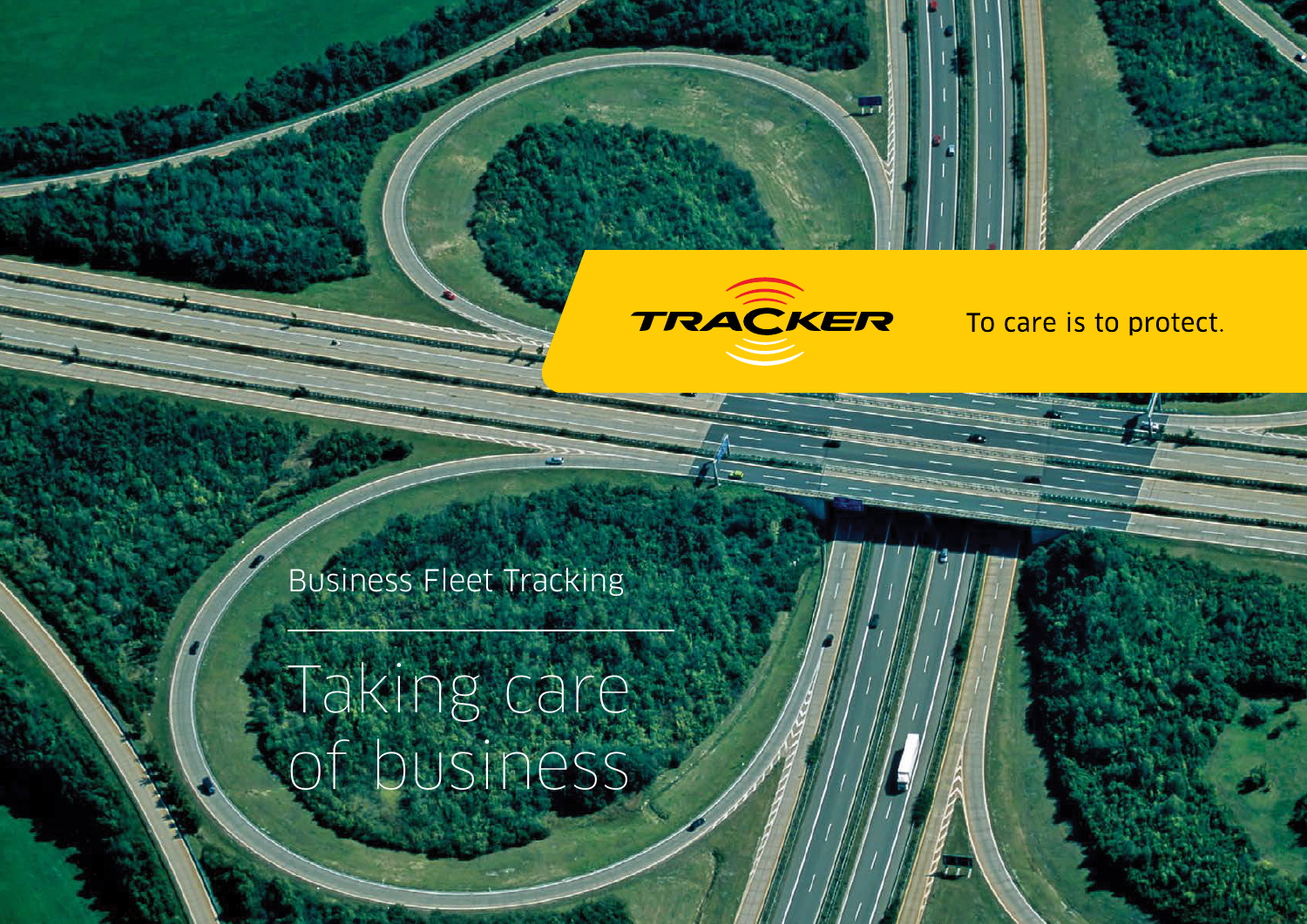# What drives us?

We'd like to help you take care of business. We understand that it's not just what information your business has, but how it uses it that makes a real difference. We've designed our products specifically to turn information about the way your business vehicles are used, into services that help you get to where you are going, in smarter, safer and more cost-effective ways.

# Always Visible.

With near real-time tracking, you'll have complete visibility of your fleet through various platforms, giving you accurate updates on arrival and departure times, as well as the status of jobs in progress.

# Always on Time.

Our Job Scheduling and Dispatching feature helps you improve the service to your customers by plotting driver routes, scheduling expected delivery times, call times on sites, arrivals and departures.

## Always Secure.

Our Theft Retrieval service consists of highly-trained recovery teams with an extensive partnership network of vehicles and aircraft. You can also enjoy added levels of security with cargo door, fuel cap, and passenger door sensors that alert you of any suspicious activity.

By making every drive easier, safer and more efficient, we give your business the freedom to thrive.

Tracker, taking care of business.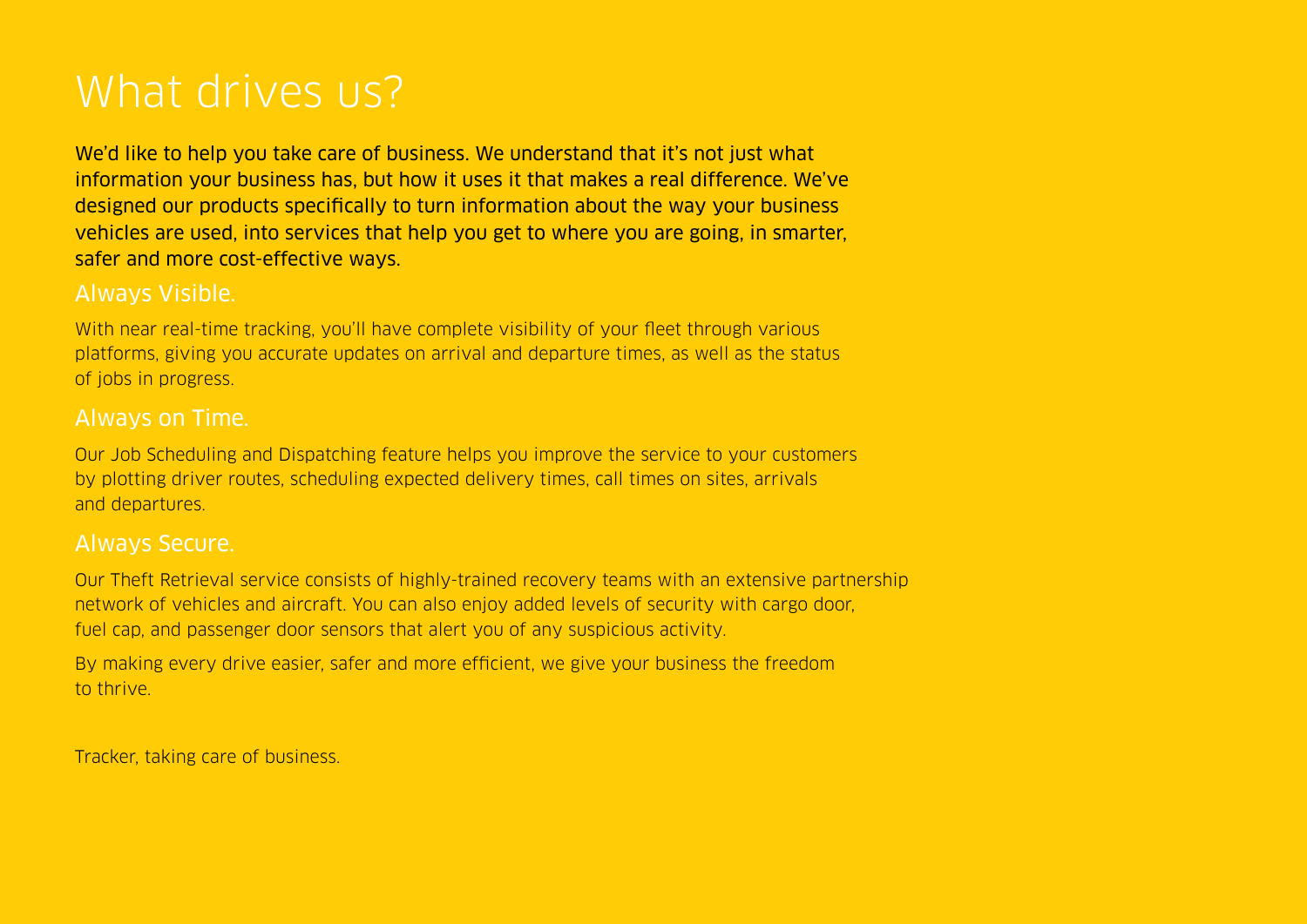# Empower

Customise the most comprehensive level of vehicle and operation information for your business.

Tracker Empower is our ultimate product offering, giving you a fully customisable, app and web-based solution to all your business needs. Whenever you receive an alert, so does Tracker, meaning our team can act swiftly if they detect any problems that need addressing. Everyone benefits from this unique offering, from the managing director looking for business efficiency, to your clients looking for a reliable and well-managed service.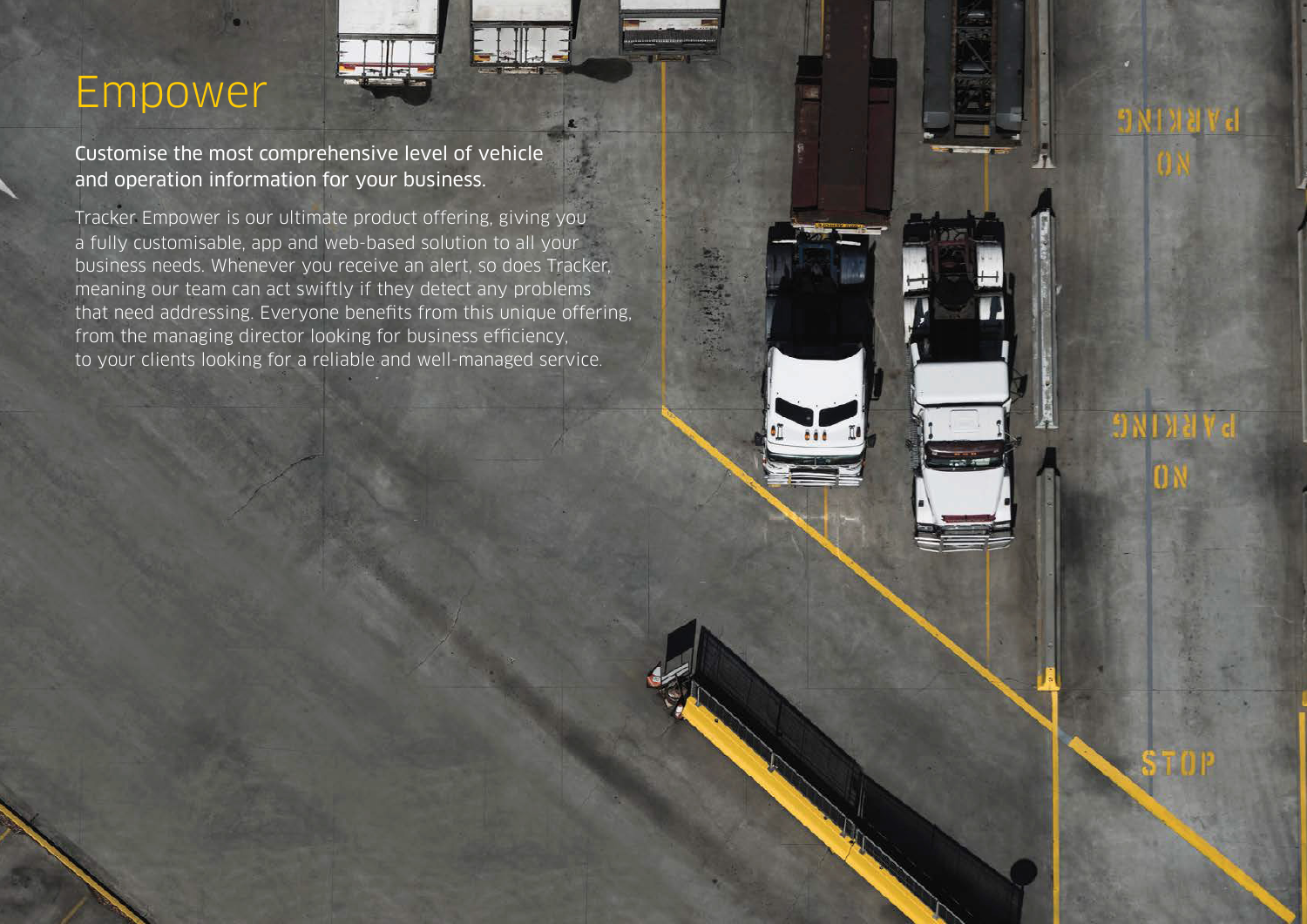# Features and benefits

## Assist Button

Allows your drivers to quickly alert you in the case of an emergency.



# Theft Retrieval

If your vehicle is stolen or hijacked our National Emergency Centre, with the cooperation and assistance of the SAPS, is able to locate and secure your vehicle, and apprehend the thieves.

# **SMS**

# SMS Service

Using SMS Position Request (SPR), you can request and receive the location of any of your vehicles via your cell phone. (Standard SMS rates apply)



# Unlimited Zones

Through an interactive map Tracker's web interface you can create, edit and monitor safe zones and no-go zones for each of your vehicles. The moment your vehicle leaves a safe zone or enters a no-go zone, you'll be notified by SMS.



## Roaming (on request)

If your vehicles are going to leave South Africa, you can request that we activate roaming so you can continue to track the vehicle in neighbouring countries.



# Vehicle Grouping

Use the Tracker web or app interface to allocate your vehicles into different groups for monitoring and rule-setting. For example, if you are in the medical services industry, you could have one group dedicated to ambulances operating 24 hours, and another group dedicated to admin vehicles operating between 8am and 5pm.



# Notification to email (free)/SMS (standard rates)

Receive notifications either via SMS or email



## **Early Notifications**

If your vehicle is towed without your permission, has its power supply interrupted, enters a high-risk area or approaches a border, we can send you an automatic notification. Depending on which Tracker service you choose, there are more notification options available for set up. (SMS charged @ standard rates and email is free)



⊕

## Health Check Services

Tracker is able to remotely check if your fitted devices are working properly.

## Web Arress

Monitor your vehicle's location and manage your fleet via Tracker's web app. The precise whereabouts of your vehicle will always be just a couple of clicks away via Tracker's convenient web interface.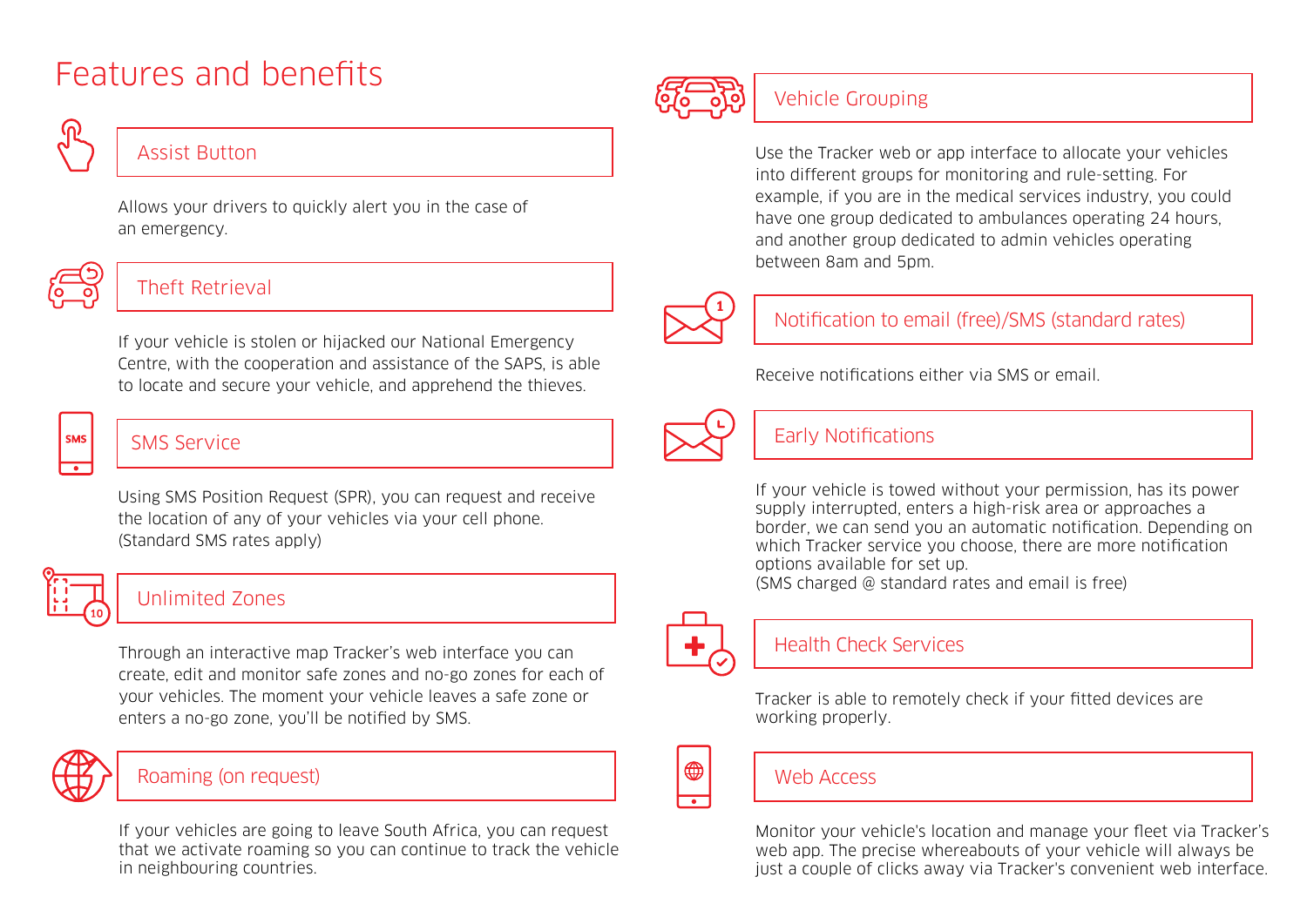# Features and benefits cont.



### Impact Detection

With Impact Detection technology, we'll be the first to know if there has been any significant impact to your vehicle. This could be anything from a collision to driving through a pothole.



# Maintenance Scheduling

Track and plan for your vehicle's next maintenance interval so you can minimise downtime and ensure fleet efficiency.



### Mapping/Traffic Information



Allows you to view traffic congestion and other traffic events.

# Route Planning

Calculate the optimal route for your drivers to take and cut down on time spent on the road, which also reduces fuel costs.



### Integration API's

Ability to integrate data from your Tracker devices into other systems.



## Driver Monitoring

By making use of one of Tracker's driver identification methods you are able to monitor the performance and behaviour of the driver to ensure safety and efficiency.



## Share My Journey

Let your loved ones know that you are safe by sharing your journey with them via your app. Here they can monitor your progress and see that you have arrived safely.



### On-Board Cameras

Keep an eye on the road, your drivers, and cargo by being virtually inside each one of your vehicles. Our camera solution is equipped with full HD recording, allowing you to capture the day's events and triggers based on your set parameters. Whether you want to use the footage to mitigate accident risk or you just want to see who loaded your cargo, you will benefit from our camera solution. Optional Infrared cameras can now be tted to your vehicle in strategic places to provide footage of the loading bay or the fuel tank for example. Incident footage can be accessed via our Empower application 24/7.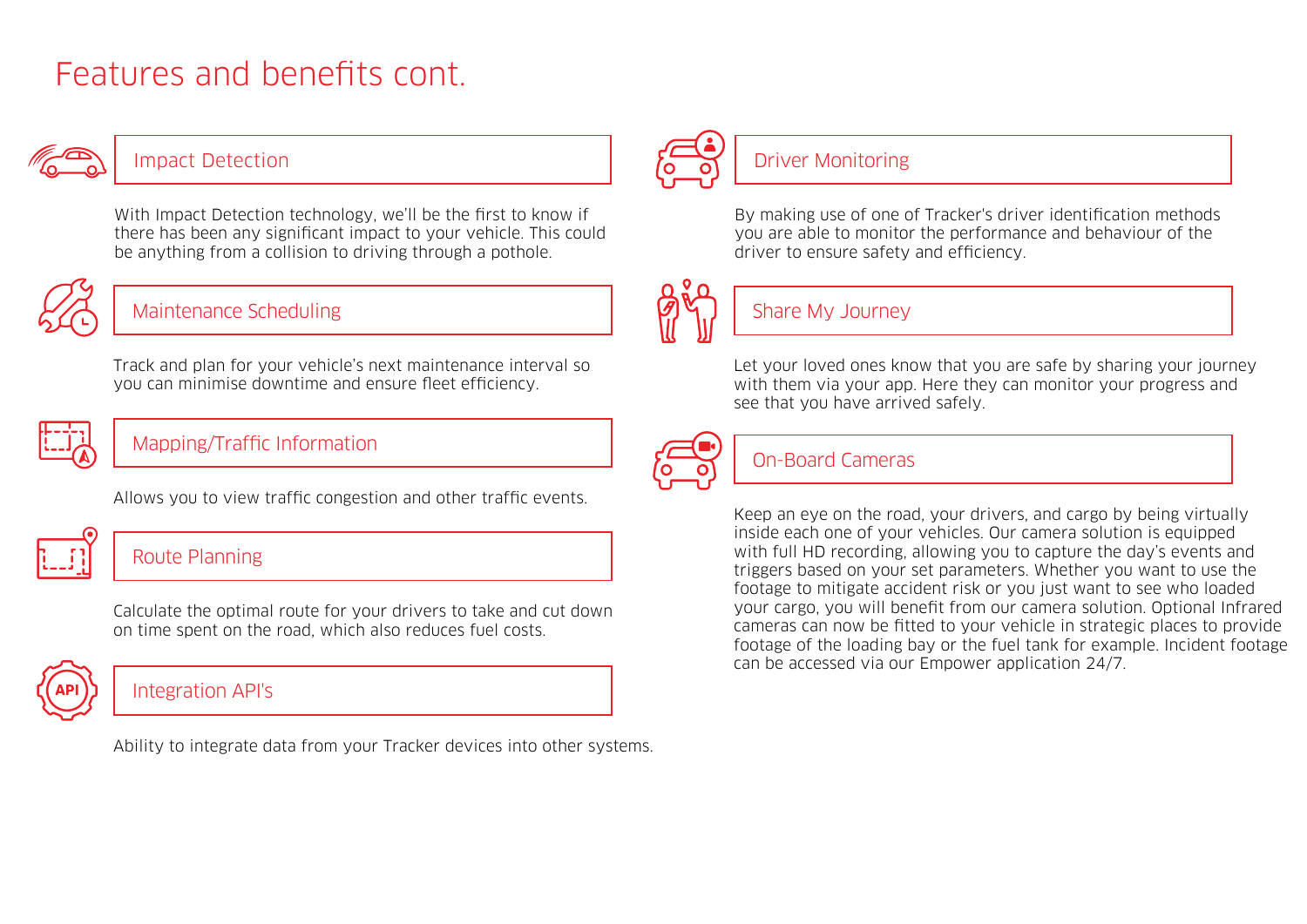# Features and benefits - Reports



### Reports

#### Detail Trip Log **1**

View the details of every trip made by a vehicle over a specified time frame.

#### Detail Trip Log (Lat and Long) **2**

View the positional details of every trip (latitude and longitude) of a vehicle over a specified time frame.

#### Summary Trip Log **3**

The Summary Trip Log report summarises the trip details for a vehicle over a specific time frame.

#### Actual Hours Worked **4**

Report displays information regarding the productivity of a driver over a specified time frame.

### Area Violations

**5**

Records the durations of the vehicles violations of Go and No Go Zones.

#### Battery Trend **6**

The report graphically displays the power status of the vehicle battery and the Standby battery over a specified time frame.

#### Daily Unauthorised Vehicle Usage  $\sqrt{7}$

A view of the violations that take place during a specified time frame with regard to vehicle usage.

#### Driver Score Card **8**

Evaluate driver's behaviour while using a vehicle over a specified time frame. The report shows all infractions per day per vehicle in a detailed layout.

### Driver Score Card Summary

Evaluate driver's behaviour while using a vehicle over a specified time frame. The report shows all infractions per day per vehicle in a summary layout.

#### Exception Status **10**

**9**

Be alerted if your vehicle is speeding or braking harshly.

#### Fleet Event Log  $(11)$

This report provides valuable information about the efficiency of a Control Centre and display performance information and the feedback registered per incident. In addition it serves as a reference regarding the time and action taken during an incident.

#### Harsh Brake Violations  $(12)$

View the excessive braking incidents on a vehicle over a specified time frame.

#### Ignition On Before Specified Time  $\binom{13}{ }$

View how many times a vehicle's ignition was switched "ON" before the scheduled working hours start over a specified time frame.

#### Incident  $(14)$

The Incident report displays the relationship between harsh braking, speeding and over-revving during a specific time frame. (Over-revving measurements will only be relevant if Rev sensors were installed with the unit).

#### Vehicle Kilometres Utilised **15**

View the actual kilometres a vehicle was utilised over a specified time frame.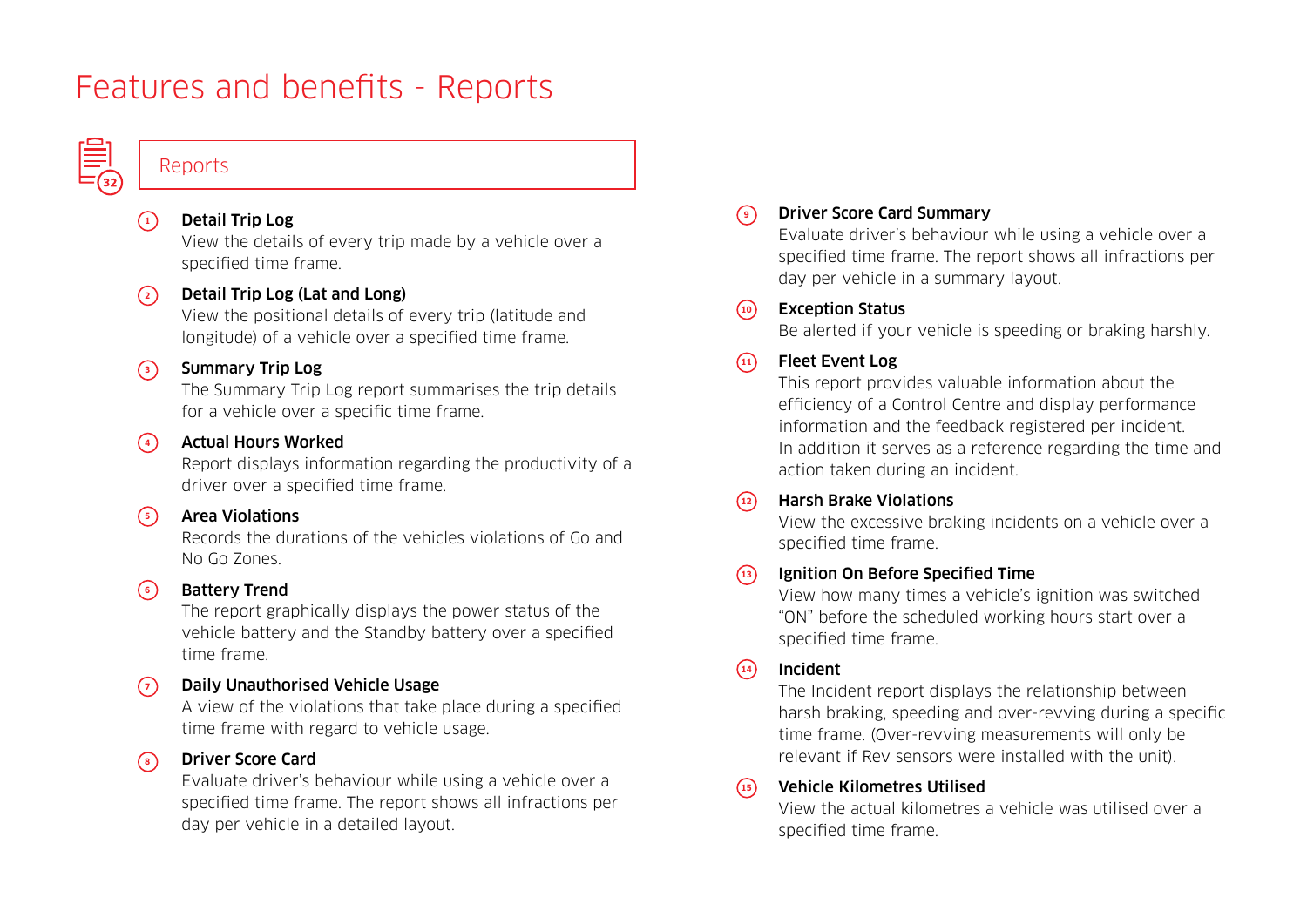

### Reports cont.

#### Message Log  $(16)$

View the messages that were sent to a vehicle over a specified time frame.

#### Notification History  $(17)$

The report lists all notifications sent to a specific cell phone or email address over a specified time frame for the selected vehicle.

#### Notification Sent  $(18)$

View the notifications sent to a vehicle over a specified time frame.

#### Speeding Violations  $(19)$

The report indicates the amount of times that the vehicle(s) broke the speed limit during the defined period.

#### Operating Hours  $(20)$

The report displays information regarding the total operating hours of a driver/vehicle over a specified time frame.

#### Site Visit  $(21)$

A summary of the amount of visits and the duration of visits by a vehicle over a specified time frame.

#### SMS Car Guard History  $(22)$

Details the SMS car guard activations made by the driver by cellphone over a specified time frame.

#### Speed Buffer  $(23)$

A report on how well your drivers stay within speed limits on different roads, as well as limits defined by you.

#### Stop  $(24)$

Tabulates all the stops made by a vehicle over a specified time period, regardless of the vehicles ignition status.

#### Tag Details  $(25)$

The tag Details report lists all the driver tags (labelled and unlabelled) issued against a vehicle.

#### Unit List **26**

The Unit List report is to summarise and display the key information for all units installed per vehicle registration number.

#### Unlabelled Tags  $(27)$

The Unlabelled Tags report list only the unlabelled tags issued against a vehicle.

#### Vehicle Activity  $(28)$

Be alerted if your vehicle is towed without your permission, or any other chosen exceptions.

#### Vehicle Status **29**

The Vehicle Status report summarises the operational status of the vehicles on the Empower application at a specific time.

#### Daily Vehicles not Moving **30**

The Daily Vehicle Not Moving report calculates the total time on a daily basis that the vehicle(s) were not moving within a selected time frame

#### Vehicles Not Responding 24 H **31**

The Vehicle Not Reporting 24hours report lists all the vehicles that did not provide feedback in the past 24 hours.

#### Weekly Analysis **32**

The Weekly Analysis report provides a summary of a vehicles' statistics recorded over a period of one week. Recordings are summarised per day as well as per week and report.